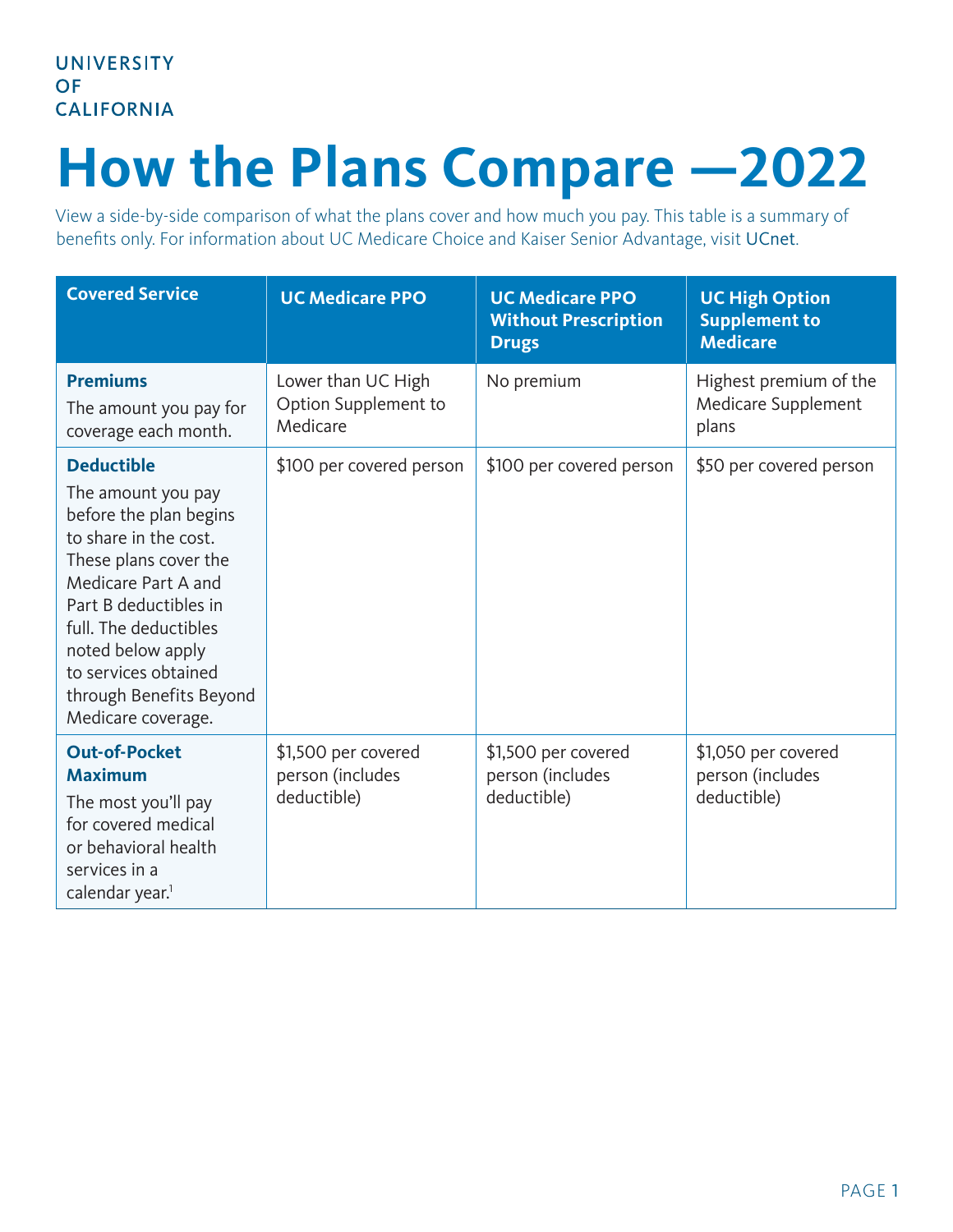## **What You Pay for Services**

**Preventive Care:** Medicare covers 100% of the cost for the "Welcome to Medicare" preventive visit and annual wellness visits, as well as specific services Medicare considers preventive based on gender and age. Note that Medicare does not cover what is generally known as a physical exam. Learn more at [medicare.gov](http://medicare.gov).

| <b>Covered Service</b>                                                                                                                            | <b>UC Medicare PPO</b>                                                                                                                                                                                                                                                                                                                                                             | <b>UC Medicare PPO</b><br><b>Without Prescription</b><br><b>Drugs</b>                                                                                                                             | <b>UC High Option</b><br><b>Supplement to</b><br><b>Medicare</b>                                                                                                                                                                                                                                                                                                                              |
|---------------------------------------------------------------------------------------------------------------------------------------------------|------------------------------------------------------------------------------------------------------------------------------------------------------------------------------------------------------------------------------------------------------------------------------------------------------------------------------------------------------------------------------------|---------------------------------------------------------------------------------------------------------------------------------------------------------------------------------------------------|-----------------------------------------------------------------------------------------------------------------------------------------------------------------------------------------------------------------------------------------------------------------------------------------------------------------------------------------------------------------------------------------------|
| <b>Doctor and</b><br><b>Specialist Visits</b>                                                                                                     | <b>Medicare providers:</b><br>20% after Medicare                                                                                                                                                                                                                                                                                                                                   | <b>Medicare providers:</b><br>20% after Medicare                                                                                                                                                  | <b>Medicare providers: \$0</b><br>after Medicare                                                                                                                                                                                                                                                                                                                                              |
| <b>Hospitalization</b>                                                                                                                            | Facility: \$0 for up to<br>60 days, then 20%<br>after Medicare, up<br>to Medicare lifetime<br>reserve. Then 20%<br>after Benefits Beyond<br>Medicare deductible.<br>Doctor: 20% after<br>Medicare                                                                                                                                                                                  | Facility: \$0 for up to<br>60 days, then 20%<br>after Medicare, up<br>to Medicare lifetime<br>reserve. Then 20%<br>after Benefits Beyond<br>Medicare deductible.<br>Doctor: 20% after<br>Medicare | Facility: \$0, up to<br>Medicare lifetime<br>reserve. Then 20%<br>after Benefits Beyond<br>Medicare deductible.<br>Doctor: \$0 after<br>Medicare                                                                                                                                                                                                                                              |
| <b>Deductible</b>                                                                                                                                 | None                                                                                                                                                                                                                                                                                                                                                                               | N/A                                                                                                                                                                                               | None                                                                                                                                                                                                                                                                                                                                                                                          |
| <b>Out-of-Pocket</b><br><b>Maximum</b>                                                                                                            | None                                                                                                                                                                                                                                                                                                                                                                               | N/A                                                                                                                                                                                               | $$1,000^2$                                                                                                                                                                                                                                                                                                                                                                                    |
| <b>True Out-of-Pocket</b><br><b>Maximum (TrOOP)</b><br>The most you'll pay for<br>covered Medicare<br>Part D prescriptions<br>in a calendar year. | $$7,050^3$                                                                                                                                                                                                                                                                                                                                                                         | Prescription drugs are<br>not covered under this<br>plan.                                                                                                                                         | \$7,050 <sup>2</sup>                                                                                                                                                                                                                                                                                                                                                                          |
| <b>Retail Network</b><br><b>Pharmacies</b><br>(30-day supply)                                                                                     | Select generic: \$0 (not<br>all dosages are covered<br>at a \$0 cost share)<br><b>Preferred generic and</b><br>some lower-cost brand<br>products: \$10<br><b>Preferred brand</b><br>products and some<br>high cost non-preferred<br>generics: \$30<br>Non-preferred<br>products (including<br>some high cost non-<br>preferred generics): \$45<br><b>Specialty products4: \$30</b> | Not covered                                                                                                                                                                                       | Select generic: \$0 (not<br>all dosages are covered<br>at a \$0 cost share)<br><b>Preferred generic and</b><br>some lower-cost brand<br>products: \$10<br><b>Preferred brand</b><br>products and some<br>high cost non-preferred<br>generics: \$30<br>Non-preferred<br>products (including<br>some high cost non-<br>preferred generics): \$45<br><b>Specialty products<sup>4</sup>: \$30</b> |